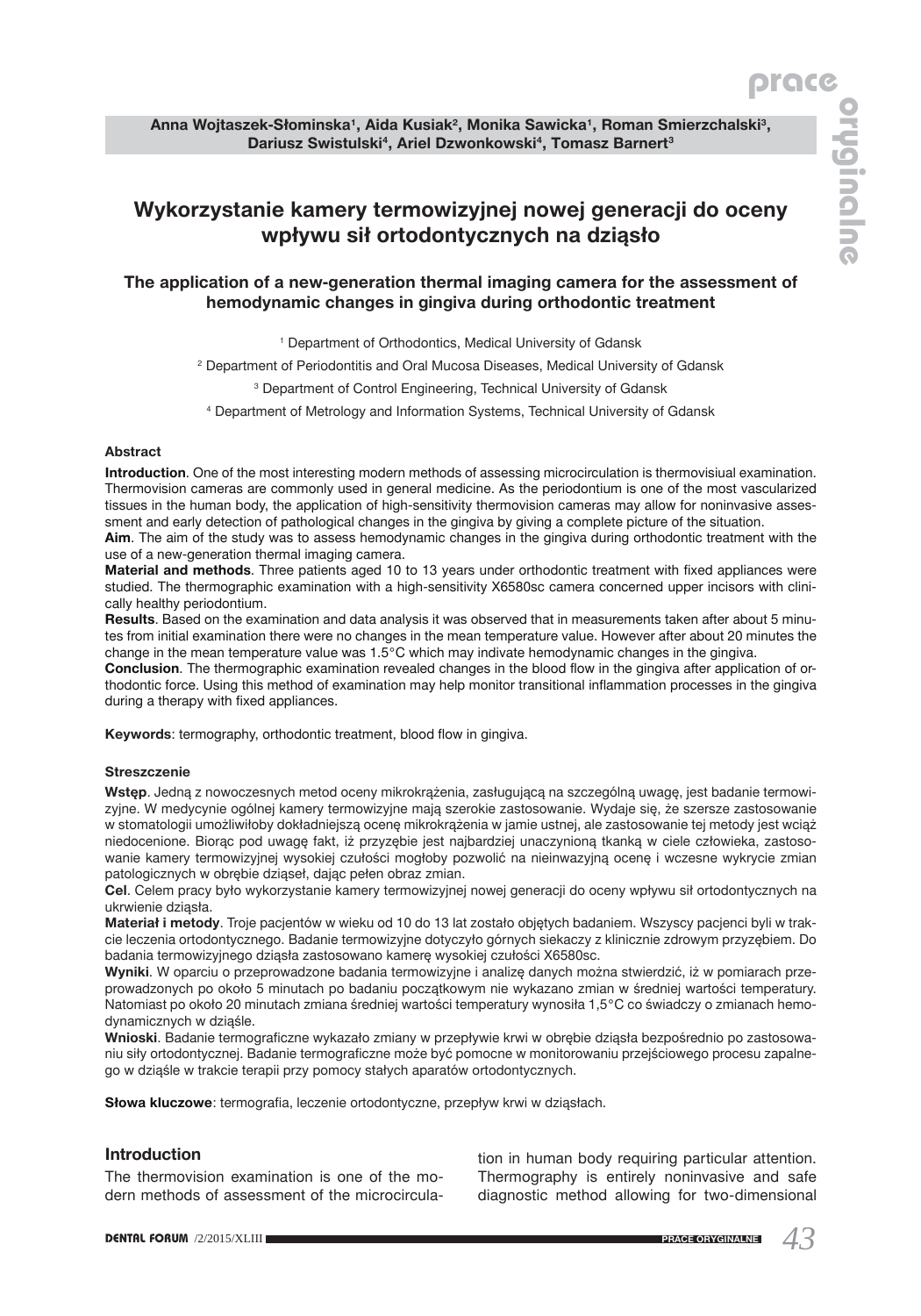visualization of the examined tissue or organ. The measurement is performed in real time and the results of the research e.g. the temperature range and their values are known at once [1–4].

The action of the thermographic camera is based on the invisible infrared radiation phenomenon. Each body with the temperature higher than the absolute zero is a source of the infrared radiation and its intensity depends on the temperature and the surface features of the body. The camera registers the infrared radiation emitted from the certain object. The radiation goes through the lens and concentrates on the detector similarly to the visible radiation observed on the film of the ordinary camera. Each camera has a matrix of the detectors and the co-operated system of searching images (point after point and line after line). The detector creates a kind of the electric signal on the base of read-out of pixels on the detector matrix. The electric signal will be created relatively to the intensity of the emitted infrared radiation. The signal is changed into digital. The examination through the registration of the differences in the infrared radiation of certain object allows for the creation of the temperature picture (thermogram). That kind of images become more and more accurate as the methods of achieving the high resolution develops [1, 2]. In general medicine the thermovision camera has a wide application in the measurements of the blood supply in skin after burns, and in certain pathologic illnesses e.g. cancers and sclerodermas, in plastic surgery, in the diagnosis of vascular illnesses and in ophthalmology and urology [5–9]. It seems that in dentistry the application of that method for wide scale could allow more accurate assessment of the microcirculation in oral cavity and the usefulness is still unappreciated [10–14]. Taking into account the fact that periodontium is one of the most vascularized tissues in the human body, the application of

thermovision camera of high sensitivity could allow for the noninvasive assessment and early detection of pathological changes in gingiva giving complete picture of that changes. In Polish literature there are very few articles about practical application of that method [11], and according to our knowledge there are no studies about monitoring the changes in blood supply in gingiva during the treatment of malocclusion with the fixed appliances and especially in the first phase of orthodontic treatment called "leveling". It worth pointing that the orthodontic treatment is reestablishing the proper function in stomatognathic system but on the other hand may result the destruction of teeth structures and periodontium. One of the unexpected consequences of orthodontic tooth movement may be the destruction of periodontal tissues and root resorption [15, 16]. The action of the fixed orthodontic appliances is based on application of two kinds of the orthodontic forces: the continuous and the interrupted orthodontic force. It was hypothesized that the interrupted forces may be more advantageous in clinical setting because during the period of force declining the reorganization of periodontium and repair can take place [15, 16].

## **Aim**

The aim of the study was the initial assessment of hemodynamic changes in gingiva during the orthodontic treatment with using new generation of thermal imaging camera.

#### **Material and methods**

The investigations were carried out on the group of 3 patients aged between 10 and 13 years old in a general good health. The patients were during the orthodontic treatment. The thermovision examination were performed in the area of the upper incisors, the exanimated teeth were without caries



**Figure 1.** The way of conducting of the measurements *Rycina 1. Metoda przeprowadzenia pomiarów*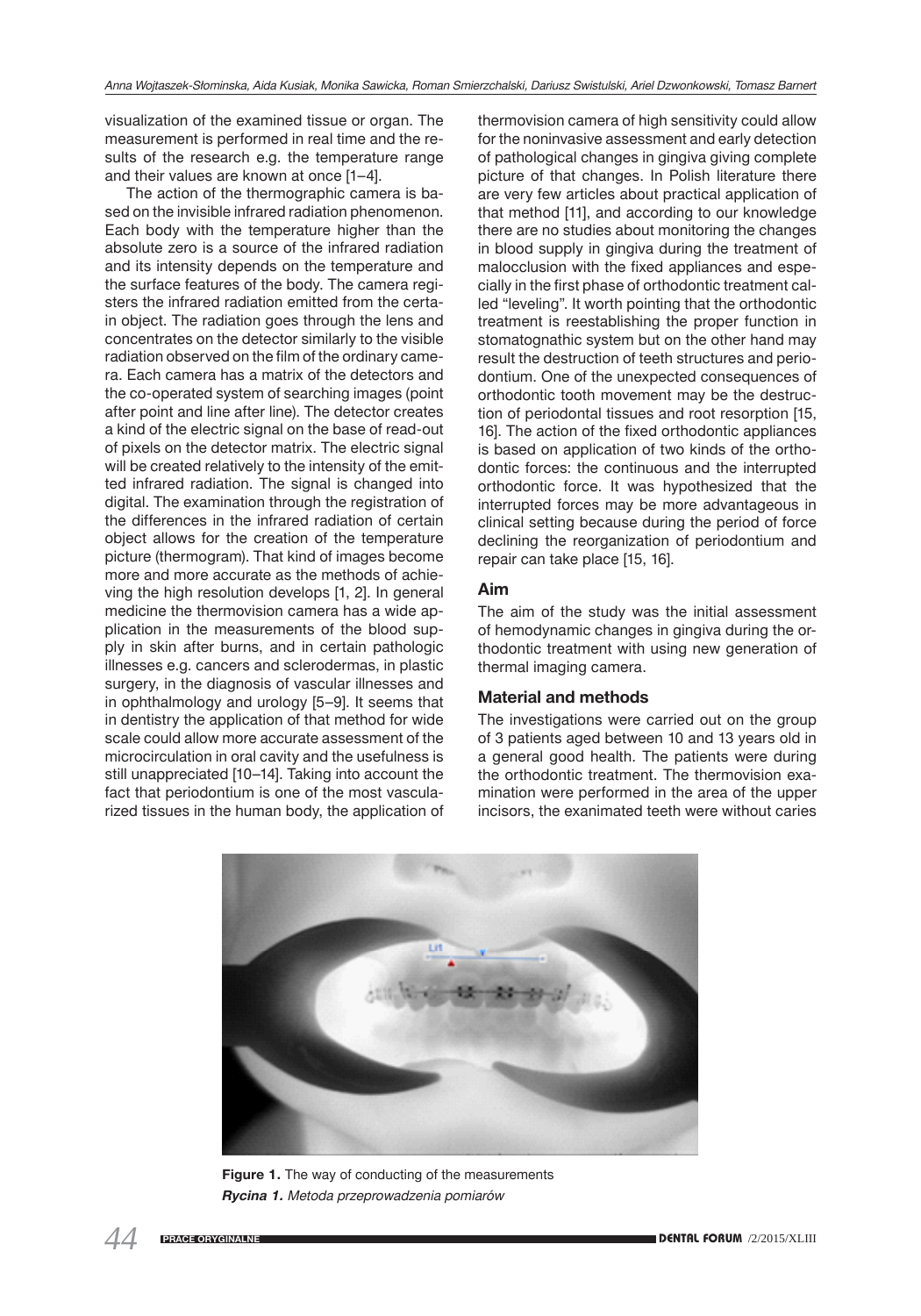

**Figure 2.** Range of the temperature on the surface of the gingiva in patient No. 1, a – with 0.016/22 NiTi wire – first examination, b – conducted in 5 minutes after application of 0.016/22 SS wire *Rycina 2. Rozkład temperatury na powierzchni dziąsła u pacjenta nr 1, a – z łukiem 0,016/22 NiTI – pierwsze badanie, b – przeprowadzone po 5 minutach po założeniu łuku 0,016/22 SS*

and cavities with the clinically healthy periodontium (lack of a pathological gingival pockets/periodontal, a tooth mobility, mSBI index < 10%, with a very good oral hygiene (API = 10%).

The thermovision examination was performer with the usage of a thermovision camera Terma-Cam X6580sc with cooling (Flit System AB, Sweden), with the lens MW 50 mm 2.0, 640x512. The frequency of recorded sequences amounted 25 fps, and the time of integration amounted 935 μs. The way of conducting of the examination is shown in **Figure 1**.

The examination was conducted in the air temperature 20°C, the coefficient of emission amounted 0,95 and the sensitivity of emission < 20mK (< 0,002°C grade). The examination was carried out 1 minute after opening of the mouth. The thermovision camera was hold on the tripod 20 centimeters from oral cavity.

For the elimination of external factors that may modulate the results, the patients couldn't eat or drink one hour before the examination. The patients were in a sitting position. The examination was approved by Bioethical Committee of Medical University of Gdansk (NKBBN/104/20B).

## **Results**

The analysis of the data obtained from the thermovision examination is presented below.

Patient No 1. is a boy at the age of 13 during the orthodontic treatment with the fixed orthodontic appliance at the final stage of levelling. In this patients two examinations were conducted – one with the 16/22 NiTi wire, and the second examina-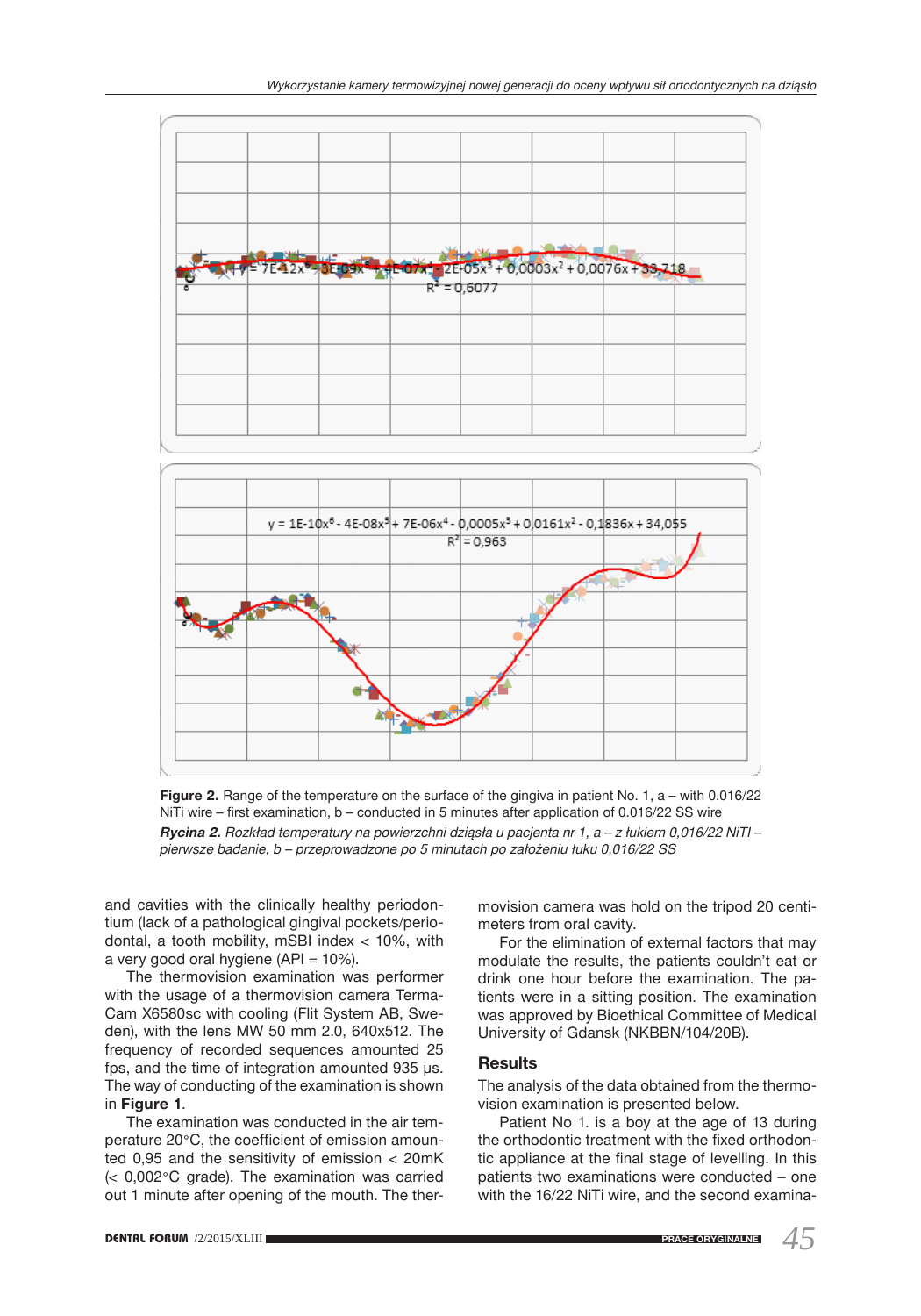

**Figure 3.** Range of the temperature on the surface of the gingiva in patient No. 2, a – after application of 0.012 NiTi wire – first examination, b – 5 minutes after application of 0.012 NiTi wire *Rycina 3. Rozkład temperatury na powierzchni dziąsła u pacjenta nr 2, a – z łukiem 0,012 NiTI – pierwsze badanie, b – przeprowadzone po 5 minutach po założeniu łuku 0,012 NiTi*

tion directly (about 5 minutes) after the application of the 16/22 SS wire.

The range of the temperature in the examined area of the gingiva in the first examination of the patient no. 1 with 16/22 NiTi wire (**Figure 2a**) showed: the minimal temperature: 34.1°C, max: 35.7°C, the mean temp. 34.9°C, the range of changes: 1.6°C, the standard deviation: 0.3°C. In the second examination of the same patients conducted 5 minutes after the application of the 16/22SS wire the fallowing results were obtained: the minimal temperature: 33.9°C, max: 35.6°C, the mean temp. 34.9°C, the range of changes: 1.7°C, the standard deviation: 0.4°C (**Figure 2b**). The analysis of the results allows to state that in spite of the higher differentiation of the temperature range in the examined area after 5 minutes in relation to the initial examination, the mean values of temperature in both situations were the same. Patient no. 2 is a girl at the age of 11 in the day of the bonding of the fixed orthodontic appliance. The first examination was done just after bonding of the brackets, and the second examination directly (5 minutes) after the application of 0.012 NiTi wire. Range of the temperature on the surface of the gingiva in patient no. 2 in the first examination without orthodontic wire (**Figure 3a**) was fallowing: the minimal temperature: 33.5°C, max: 34.1°C, the mean temp.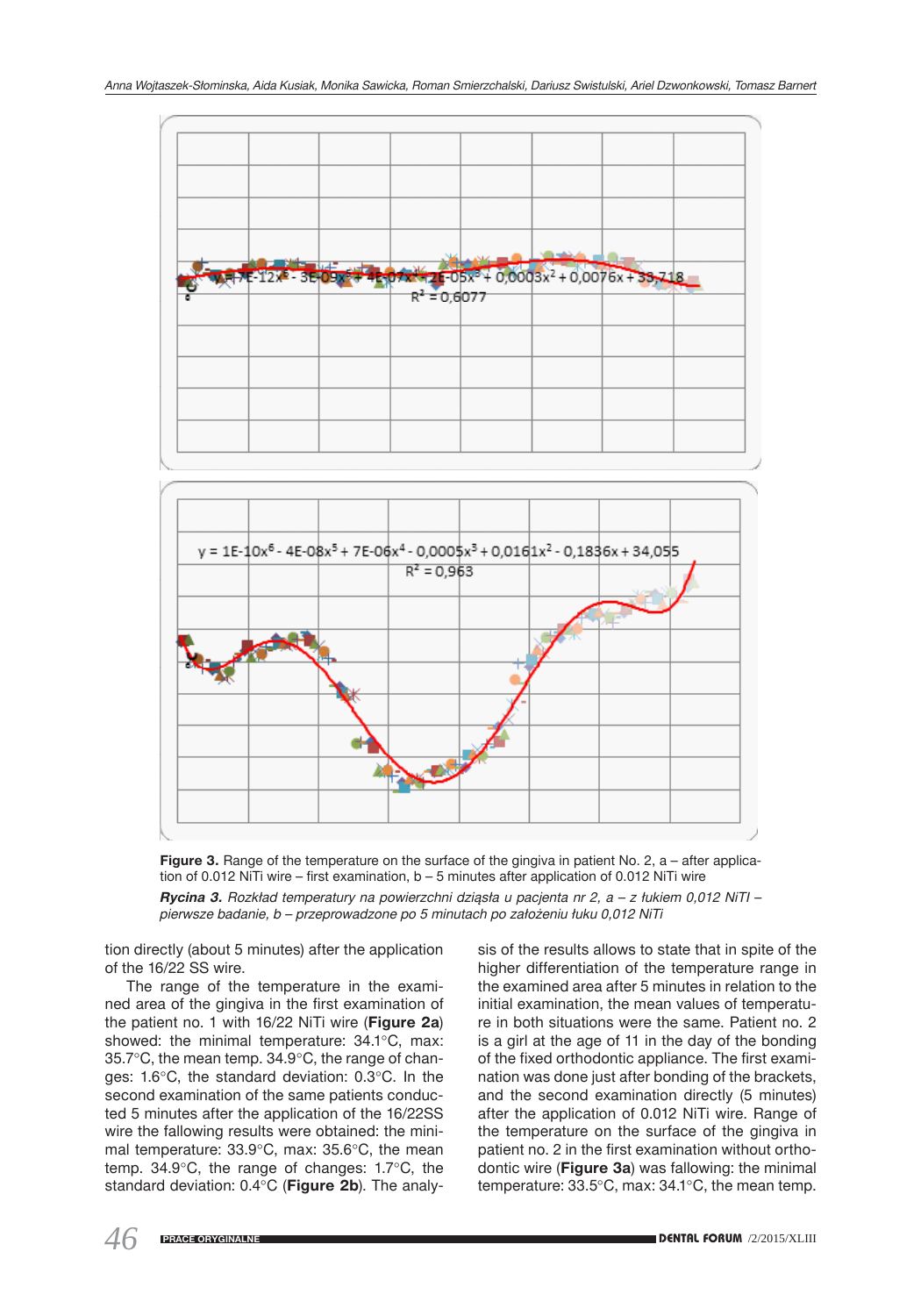



*Rycina 4. Rozkład temperatury na powierzchni dziąsła u pacjenta nr. 3, a – po odligaturowaniu łuku 0016 NiTi, b – przeprowadzone po 20 minutach po założeniu łuku 0,016/22 NiTi*

34.8°C, the range of changes: 0.6°C, the standard deviation: 0.1°C, in the second examination with the wire 0.012 NiTi (**Figure 3b**) obtained: the min. temperature: 31.5°C, max: 34.8°C, the mean temperature was 34.7°C, the range of changes: 3.3°C, the standard deviation: 0.9°C.

Similarly, as with the results obtained for the patient no. 1, it can be stated that in spite of the higher differentiation of the temperature range in the examined area after 5 minutes in relation to the initial examination, the mean values of temperature in both situations were the same.

Patient no. 3 is a boy at the age of 10 under orthodontic treatment for the last 6 month. The first examination was conducted after deligaturing of 0.16 NiTi, the second examination 20 minutes after application of 16/22 NiTi wire. The range of the temperature on the surface of the gingiva in third patient in first examination after deligaturing of 0.016 NiTi wire as follws (**Figure 4a**): min. temperature: 32.4°C, max: 33.5°C, mean 32.9°C, the range of changes: 1.1°C, standard deviation: 0.2°C, and in 20 minutes after application of 16/22NiTi (**Figure 4b**) the fallowing data were obtained: min. temperature: 32.7°C, max: 35.4°C, mean 34.4°C, the range of changes: 2.7°C, standard deviation: 0.6°C. The analysis of the data it can be stated that higher differentiation of the range of the tempera